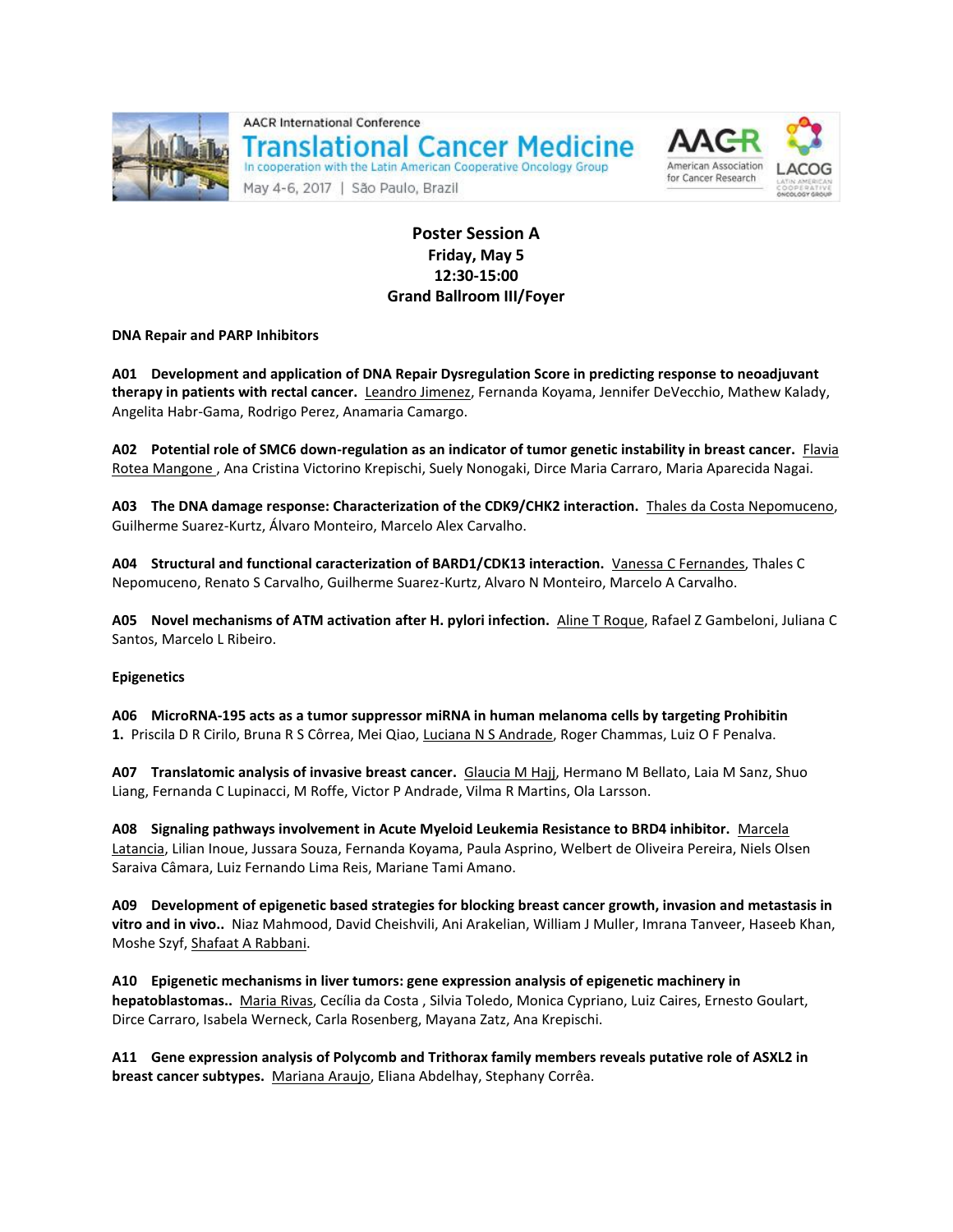**A12 Brazilian propolis as a source of novel DNA methyltransferase inhibitors: a computer-aided discovery and in vitro approaches..** João Henrique Maia Assumpção, Agnes Alessandra Sekijima Takeda, José Maurício Sforcin, Cláudia Aparecida Rainho.

**A13 GENE BODY METHYLATION COULD REGULATES THE EXPRESSION OF GENES ASSOCIATED TO PAPILLARY THYROID CARCINOMAS.** Caroline Moraes Beltrami, Mateus Camargo Barros-Filho, Mariana Bisarro dos Reis, Fábio Albuquerque Marchi, Hellen Kuasne, Skirant Ambatipudi, Zdenko Herceg, Luiz Paulo Kowalski, Silvia Regina Rogatto.

**A14 Downregulation of desmin involves gene promoter hypermethylation in gallbladder cancer.** Shushruta Bhunia, Mustafa Ahmed Barbhuiya, Sanjiv Gupta, Braj Raj Shrivastava, Pramod Kumar Tiwari.

**A15 Oncomirs expression profiling in uterine leiomyosarcoma cells.** Bruna Cristine De Almeida, Natalia Garcia, Edmund Chada Baracat, Kátia Candido Carvalho .

**A16 Hypermethylation in BMP4 and GREM1 may be associated with uterine leiomyosarcoma development.** Natalia Garcia, Bianca Calsolari Oliveira, Kelly Pedrozo Ferreira, Edmund Chada Baracat, Kátia Candido Carvalho .

**A17 Methylation profile of SEPT9, NDRG4, p16 genes in colorectal cancer.** Thais Sobanski , Lidia Arantes, Wellington dos Santos , Ronilson Durães , Marcus Matsushita, Rui Manuel Reis, Denise Peixoto Guimaraes.

# **Genomics**

**A18 Insights into the somatic mutation burden of hepatoblastomas using whole exome sequencing.** Talita Aguiar, Tatiane Rodrigues, Cecília Maria Lima da Costa , Isabela Werneck , Monica Cypriano , Silvia Regina Caminada de Toledo, Jorge Estefano Santana de Souza, Israel Tojal , Dirce M Carraro , Carla Rosenberg , Ana Krepischi.

**A19 Identification of somatic alterations in prostate adenocarcinoma with intermediate Gleason score with and without biochemical recurrence.** Isabella Meira, Bruna Barros, Rodrigo Ramalho, José Kroll, Renan Almeida, Sandro de Souza, Isabela da Cunha, Gustavo Guimarães, Dirce Carraro, Elisa Ferreira.

**A20 Identification of new promising germline variants in melanoma-prone patients..** Felipe Fidalgo, Luciana Facure, Bruna Barros, Renan Valieris, Giovana Torrezan, Bianca de Sá, Amanda Nóbrega, Maria Isabel Achatz, João Duprat, Carla Rosenberg, Sandro Souza, Ana Krepischi, Dirce Maria Carraro.

**A21 Association between polymorphisms in inflammatory response related-genes and the susceptibility, progression and prognosis of gastric cancer.** Tatiane K Furuya, Carlos E Jacob, Michele T Tomitão, Lizeth C Cordoba-Camacho, Marcus K Ramos, José Eluf-Neto, Venâncio A Alves , Bruno Zilberstein, Ivan Cecconello, Ulysses Ribeiro-Junior, Roger Chammas.

**A22 Stromal cell signature in luminal breast cancer associated with response to neoadjuvant chemotherapy.** Maria Lucia H Katayama, Rene A da Costa Vieira, Rosimeire A Roela, Victor P Andrade, Luiz Guilherme C A de Lima, Giselly Encinas, Ligia M Kerr, Simone Maistro, M Mitzi Brentani, Maria A A Koike Folgueira.

**A23 Germline BRCA1 and BRCA2 mutations in Brazilian ovarian and breast cancer patients.** Simone Maistro, Giselly Encinas, Tauana Nagy, Natalia Teixeira, Maria Lucia H Katayama, Ana Carolina R C Gouvêa, Maria del Pilar E Diz, Roger Chammas, Geertruida H de Boch, Maria Aparecida A K Folgueira.

**A24 Contribution of aberrant splicing mechanisms in glioblastoma development.** Fabiana Marcelino Meliso, Luis Penalva, Pedro Alexandre Favoretto Galante.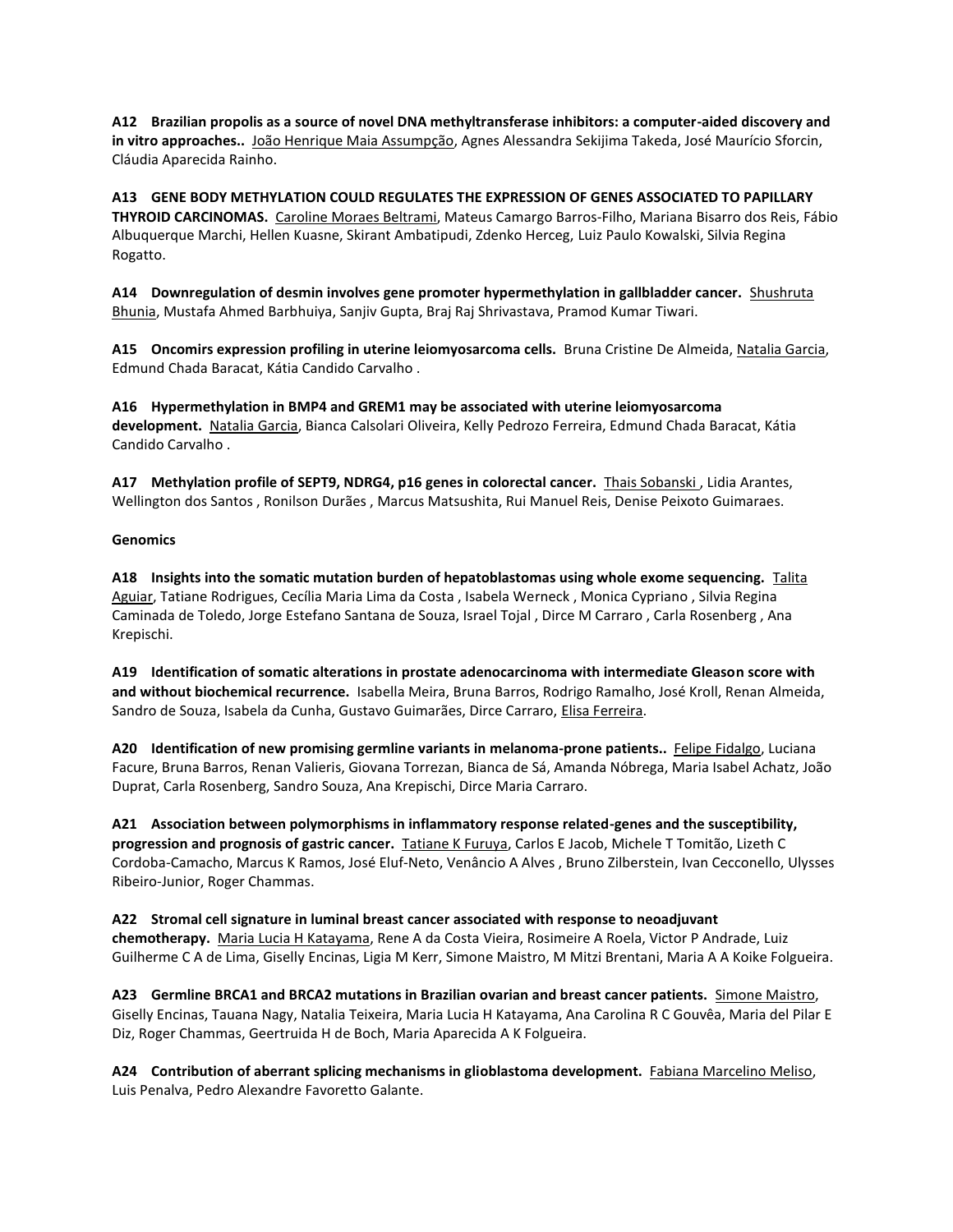**A25 Intragroup genomic, transcriptional and epigenomic variability is higher in sporadic than in BRCA1 associated hereditary triple-negative breast tumors.** Kivvi Duarte de Mello Nakamura, Rodrigo Fernandes Ramalho, Rafael Canfield Brianese, Ana Krepischi, Bruna D. F. Barros, Dirce Maria Carraro.

**A26 Analysis of alternative splicing events in high and low grade bladder tumors.** André Luiz Ventura Sávio, Ricardo Piuco, Katia Ramos Moreira Leite, Daisy Maria Favero Salvadori, Pedro Alexandre Favoretto Galante, Luiz Otavio Ferraz Penalva.

**A27 Studying retroduplicates of cancer genes.** Fernanda Orpinelli Rego, Thiago L. A. Miller, Helena B. da Conceição, Vanessa C. Buzatto, Anamaria A. Camargo, Pedro A. F. Galante.

**A28 Copy number and miRNA profiling in triple negative breast cancer patients from Latin America .** Bruna Sugita, Silma R Pereira, Rodrigo Almeida, Rubens S Lima, Cicero A Urban, Simina Boca, Yuriy Gusev, Iglenir J Cavalli, EMSF Ribeiro, Luciane R Cavalli.

**A29 Omics profile of two immortalized Brazilian glioblastoma cell cultures..** Adriana Cruvinel-Carloni, Renato José da Silva-Oliveira, Viviane Aline Oliveira-Silva, Marcela Nunes Rosa, Lucas Tadeu Bidinotto, Gustavo Noriz Berdinarelli, Raul Torrieri, Adriane Feijó Evangelista , Olga Catarina Martinho, Vera Mónica Gonçalves, Carlos Clara, Gisele Caravina de Almeida, Rui Manuel Reis.

**A30 Depicting clinically relevant molecular alterations in oropharynx squamous cell carcinoma samples treated with an organ preservation protocol.** Ana Carolina de Carvalho, Matias Eliseo Melendez, Cristovam Scapulatempo Neto, Gabriela Carvalho Fernandes, Lidia Maria Rebolho Batista Arantes, Bruna Pereira Sorroche, Gisele Caravina de Almeida, Rui Manuel Reis, Sandra Perdomo, André Lopes Carvalho.

**A31 PI3K/AKT pathway gene and miRNA alterations in triple negative breast cancer patients from Latin America.** Marcia M de Oliveira, Bruna Sugita, Silma R Pereira, Rubens S Lima, Cicero A Urban, Enilze MSF Ribeiro, Iglenir J Cavalli, Luciane R Cavalli.

**A32 Metastatic Vulvar Squamous Cell Carcinoma shows rs4986938 polymorphism in Estrogen Receptor Beta.** Kelly Pedrozo Ferreira, Henderson Junior Narciso, Natalia Garcia, Edmund Chada Baracat, Kátia Candido Carvalho .

**A33 Molecular classification of Brazilian medulloblastoma by a NanoString gene panel.** Leticia Ferro Leal, Adriane Feijo Evangelista, Flavia Escremim de Paula, Adriana Cruvinel Carloni, Gisele Caravina de Almeida, Bruna Mancano, Rui Manuel Reis.

**A34 SNPs as predictors in the tailoring of treatment for HNSCC patients undergoing organ preservation protocols.** Lidia Rebolho Batista M R B, Pamela Angelique Kuhlmann, Matias Eliseo Melendez, Ana Carolina Laus, Ana Carolina de Carvalho, Pedro Rafael Martins De Marchi, Adriane Feijó Evangelista, Viana de Souza Luciano , Carvalho Lopes André.

**A35 Somatic mutation profile of a panel of oncogenes and tumor suppressor genes in colorectal cancer in a Brazilian population.** Wellington Santos, Adriane Feijó Evangelista, Ronilson Durães, Marcus Matsushita, Rui Manuel Reis, Denise Peixoto Guimarães.

**A36 Clinical and molecular characterization of oropharynx squamous cell carcinoma samples.** Ana Carolina de Carvalho, Bruna Pereira Sorroche, Matias Eliseo Melendez, Cristina da Silva Sabato, Edenir Inez Palmero, Lidia Maria Rebolho Batista Arantes, Cristovam Scapulatempo Neto, André Lopes Carvalho.

**A37 Complex landscape of germline variants in hereditary and early onset breast cancer ascertained through**  whole exome sequencing. Giovana T Torrezan, Fernanda GSR Almeida, Marcia CP Figueiredo, Bruna DF Barros, Claudia A Paula, Renan Valieris, Jorge ES Souza, Elisa N Ferreira, Felipe CC Silva, Amanda F Nobrega, Maria Isabel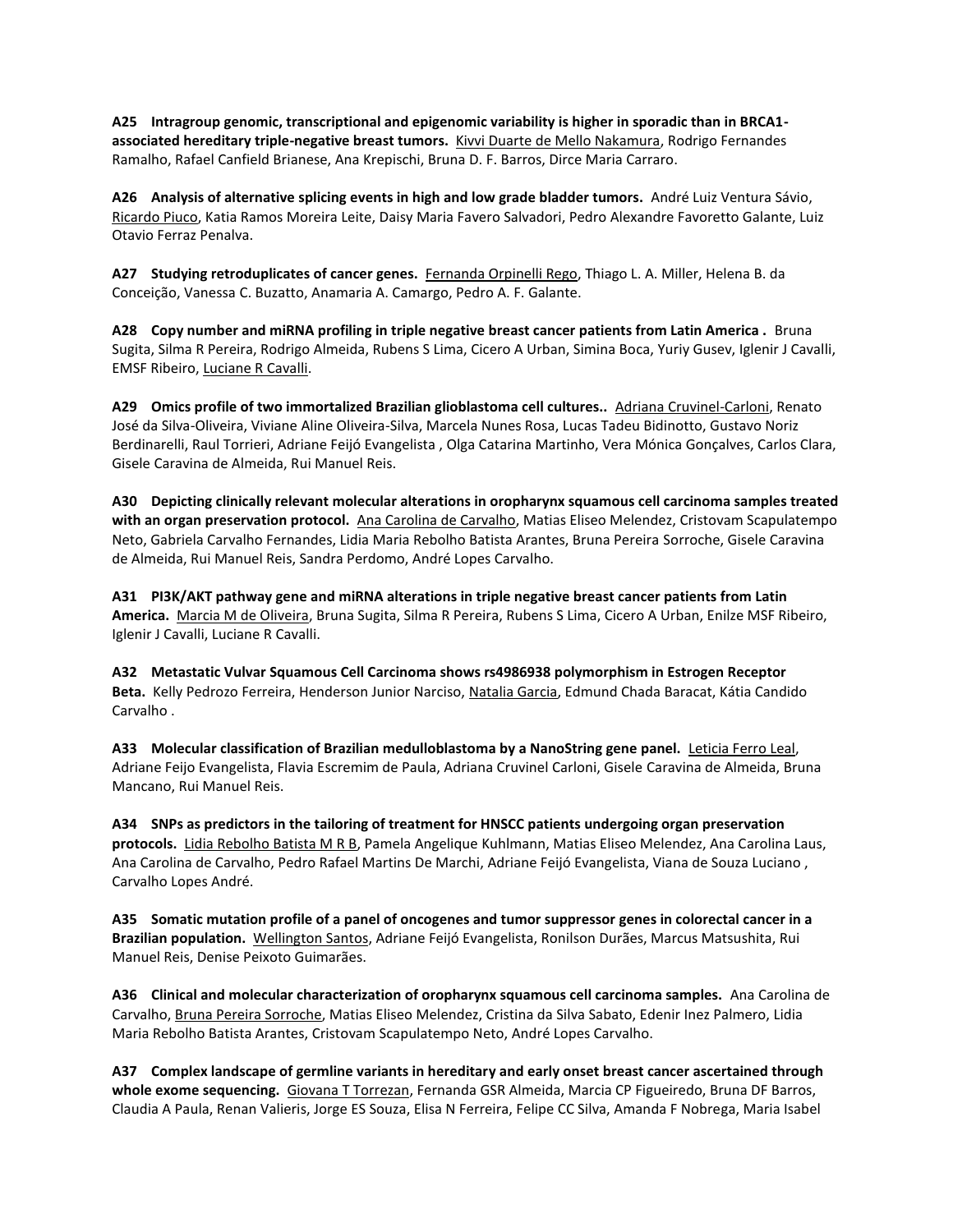Achatz, Edenir I Palmero, Rodrigo F Ramalho, Sandro J Souza, Dirce M Carraro.

## **Hematological Malignancies**

**A38 Gene expression profile of the Wnt signaling pathway in Mesenchymal stromal cells from Acute Myeloid Leukemia.** Pedro Azevedo, Nathalia Oliveira, Eliana Abdelhay, Renata Binato.

**A39 Nuclear SET Domain (NSD) Protein Lysine Methyltransferases (KMT) are higher expressed in Acute Myeloid Leukemia.** Virginia Mara de Deus Wagatsuma, Luisa CA Koury, Silvia Helena Sánchez, Lorena Lobo Figueiredo-Pontes, Fernanda Borges da Silva, Fernanda Borges da Silva, Adriana Ines Dore, Ana Silvia Gouvea de Lima, Antonio Roberto Lucena-Araujo, Fabiola Traina, Felipe Saldanha-Araujo, Fabio Pittella, Eduardo Magalhães Rego.

**A40 CD44 expression in T cell Acute Lymphoblastic Leukemia and Acute Myeloid Leukemia associated with RAS mutations.** Luisa V C Marques, Elda P Noronha, Franciane G Andrade, Eugenia T G Pina, Maria S Pombo-de-Oliveira.

**A41 Screnning of proteins related to the inhibitory receptor Lymphocyte activation gene-3 (LAG-3) through BioID method..** Priscila Rafaela/PR Ribeiro, Martin Bonamino, Leonardo Chycaibam, Marco Pretti.

**A42 Pre-natal role of medical radiation in children diagnosed with a blood cancer: single institution study, 2006-2016.** Robin L Rohrer.

**A43 Genetic and Epigenetic disorders in one cohort of Acute Lymphoblastic Leukemia.** Tállita Meciany Farias Vieira, Sheila Coelho Sores Lima, Franciane Gomes Andrade, Alython Araújo Chung-Filho, Claire Schwab, Christine Harrison, Maria do Socorro Pombo-de-Oliveira.

**A44 Detection of tumor associated macrophages acute promyelocytic leukemia.** Isabel Weinhauser, Priscila Scheucher, Luciana Yamamoto , Eduardo Rego .

#### **Hormone-Dependent Cancers and Steroid Receptors**

**A45 Regulatory Network of the Metastatic Process in Breast Cancer.** Bruno R. B. Pires, Gerson M. Ferreira, Renata Binato, Eliana Abdelhay.

#### **Immune Checkpoints**

**A46 Up-regulation of IDO in bacterial vaginosis: role in HPV co-infection.** Paloma Almeida Venancio, Silvya Stuchi Maria-Engler, Marcia Edilaine Lopes Consolaro, Luisa Lina Villa, Sophie Françoise Derchain, Ana Campa, Michelle Garcia Discacciati.

**A47 The emerging role of tissue-resident memory T (Trm) cells in antitumor immunity and cancer immunotherapy.** Marie Boutet, Ludiane Gauthier, Fathia MAMI-CHOUAIB.

#### **Oncogenes and Tumor Suppressors**

**A48 Apoptosis induced by NFAT1 in transformed cells is dependent on TNF-alpha sensitivity.** Douglas V. Faget, João P. B. Viola.

**Precision Medicine / Targeted and Combination Therapies / Drug Resistance**

**A49 BRCA1 deficiency is a recurrent event in early onset triple-negative breast cancer (TNBC): A comprehensive analysis of germline mutations and somatic promoter methylation.** Rafael Canfield Brianese,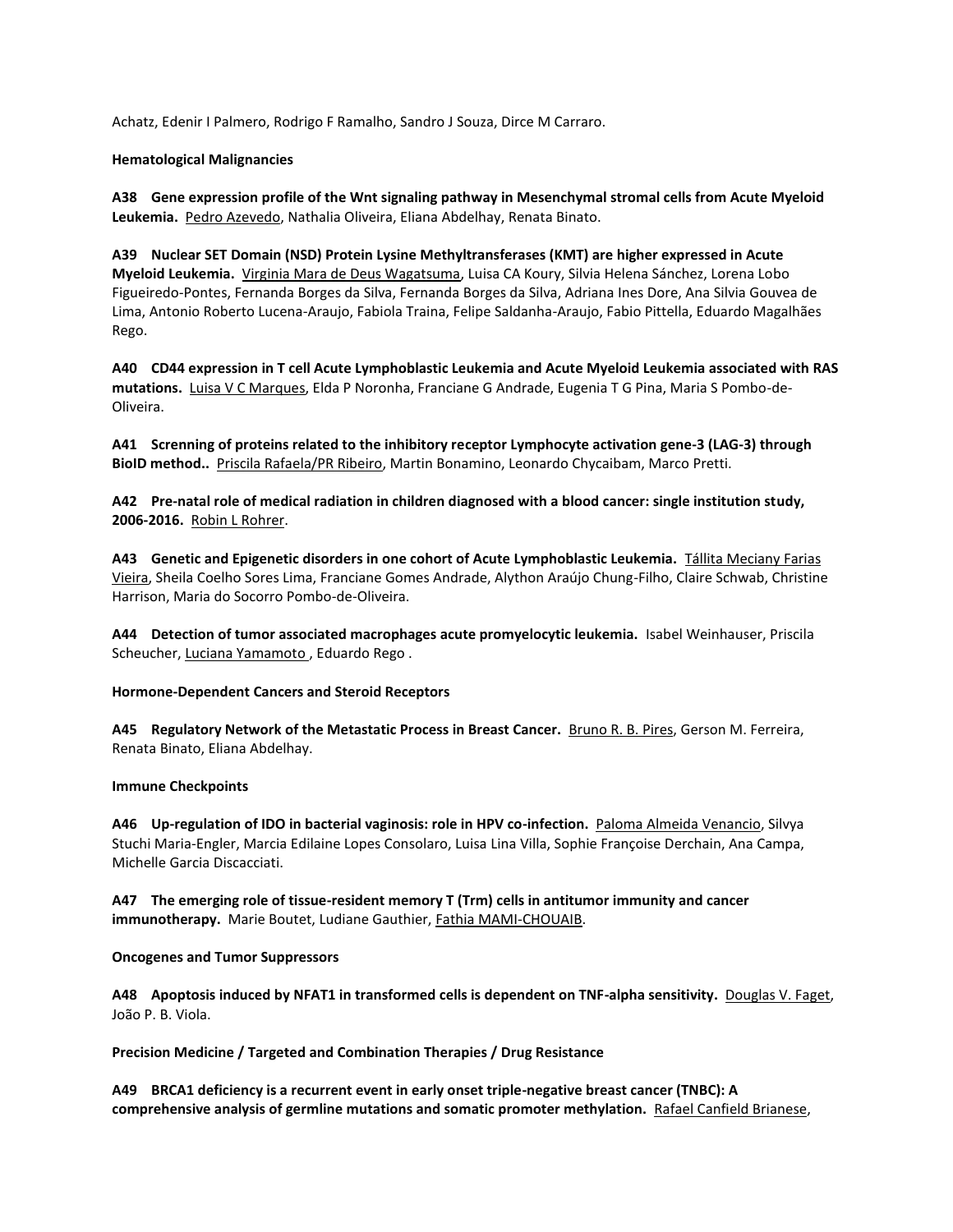Kivvi D. M. Nakamura, Fernanda G. S. R. Almeida, Rodrigo F. Ramalho, Elisa N. Ferreira, Bruna D. F. Barros, Maria N. C. Formiga, Victor P. Andrade, Vladmir C. C. Lima, Dirce M. Carraro.

**A50 7-ketocholesterol loaded-phosphatidylserine liposome induces cell death, autophagy and growth inhibition of Melanoma and Breast Adenocarcinoma.** Giovani Marino Favero, Tharcisio Citrangulo Tortelli, Daniel Fernandes, Ana Paula Prestes, Louise N.B. Kmetiuk , Andreia Hanada Otake, Luciana N.S. Andrade , Daniele de Paula Faria, Camila de Godoi Carneiro , Alexandre Teles Garcez , Fabio L.N. Marques , Roger Chammas .

**A51 Evaluation of Akt molecular targets in colorretal tumors after radiotherapy and MK2206 treatment.** Jennifer Marx Fernandes, Anamaria A Camargo, Fernanda C Koyama.

**A52 Efficacy of new developed N-cadherin monoclonal antibodies in combination with enzalutamide against castration resistant prostate cancer.** Evelyn A Kono, Naoko Kobayashi, Kirstin Zettlitz, Joyce Yamashiro, Wang Chun, Della Z Hu, Anna M Wu, Robert E Reiter.

**A53 Akt inhibitior MK2206 combination to neoadjuvant radiotherapy: improving the rectal cancer treatment.** Fernanda C Koyama, Camila M Lopes Ramos, Jennifer M Fernandes, Fernanda C Ledesma, Venancio A F Alves, Fernanda C Vailati, Angelita Habr-Gama, Rodrigo O Perez, Anamaria A Camargo.

**A54 Circulating miR-15a, miR-101 and miR-144 to distinguish between benign and malignant breast lesions in women with BI-RADS 4 mammography.** Julia Alejandra Pezuk, Thiago Luiz Araujo Miller, José Luiz Barbosa Bevilacqua, Alfredo Carlos Simões Barros, Felipe Eduardo Martins de Andrade, Luiza Freire de Andrade e Macedo, Amanda Natasha Menardo Claro, Anamaria Aranha Camargo, Pedro Alexandre Favoretto Galante, Luiz Fernando Lima Reis.

**A55 Herpes simplex virus glycoprotein D targets a dendritic cell subset and induces a robust antitumor response to human papilloma virus-associated tumors .** Bruna F M M Porchia, Ana Carolina R Moreno, Rodrigo N Ramos, Mariana O Diniz, Laís Helena T M Andrade, Daniela S Rosa, José Alexandre M Barbuto, Silvia B Boscardin, Luis Carlos S Ferreira.

**A56 Effect of long-chain omega-3 polyunsaturated fatty acids on cisplatin chemoresistance in murine and human melanoma cells.** Renata O Vasconcelos, Simona Serini, Ana Paula S Votto, Gilma S Trindade, Gabriella Calviello.

**A57 Glutathione depletion overcomes chemotherapy resistance in aggressive medulloblastoma stem-like cells.** Beatriz Dias Barbieri, Marina Marçola, Clarissa Rocha, Oswaldo Keith Okamoto.

**A58 Bcr-Abl independent activation of Erk1/2 in an imatinib resistant cell line.** Danielle Cardoso da Silva, Miguel A Moreira, Raquel C Maia, Flavia C Vasconcelos.

**A59 Impact of NGS four-gene panel in screening genes with potentially therapies in NSCLC.** Carolina Bustamante, Maíra Cristina Menezes Freire, Natália Penido Lopes, Mariano Zalis.

**A60 Full-length transcripts identification from deep transcriptomic analysis of Bothrops jararaca venom gland.** Elisa Alves Messias, Flavia Coltri Eguchi, Bruna Pereira Sorroche, Angela Das Neves Oliveira, Lidia Maria Rebolho Batista Arantes, Ana Carolina De Carvalho, Anita mitico tanaka Azevedo, Kathleen Fernandes Grego, Matias Eliseo Melendez, Andre lopes Carvalho.

**A61 Identification of therapeutic proteins in venom gland of Ectatomma opaciventre for head and neck tumor therapy.** Ângela das Neves Oliveira, Lucas Ian Veloso Correia, Lídia Maria Rebolho Batista Arantes, Ana Carolina de Carvalho, Elisa Alves Messias, Bruna Pereira Sorroche, Flávia Coltri Eguchi, Renata Santos Rodrigues, Matias Eliseo Melendez, André Lopes Carvalho.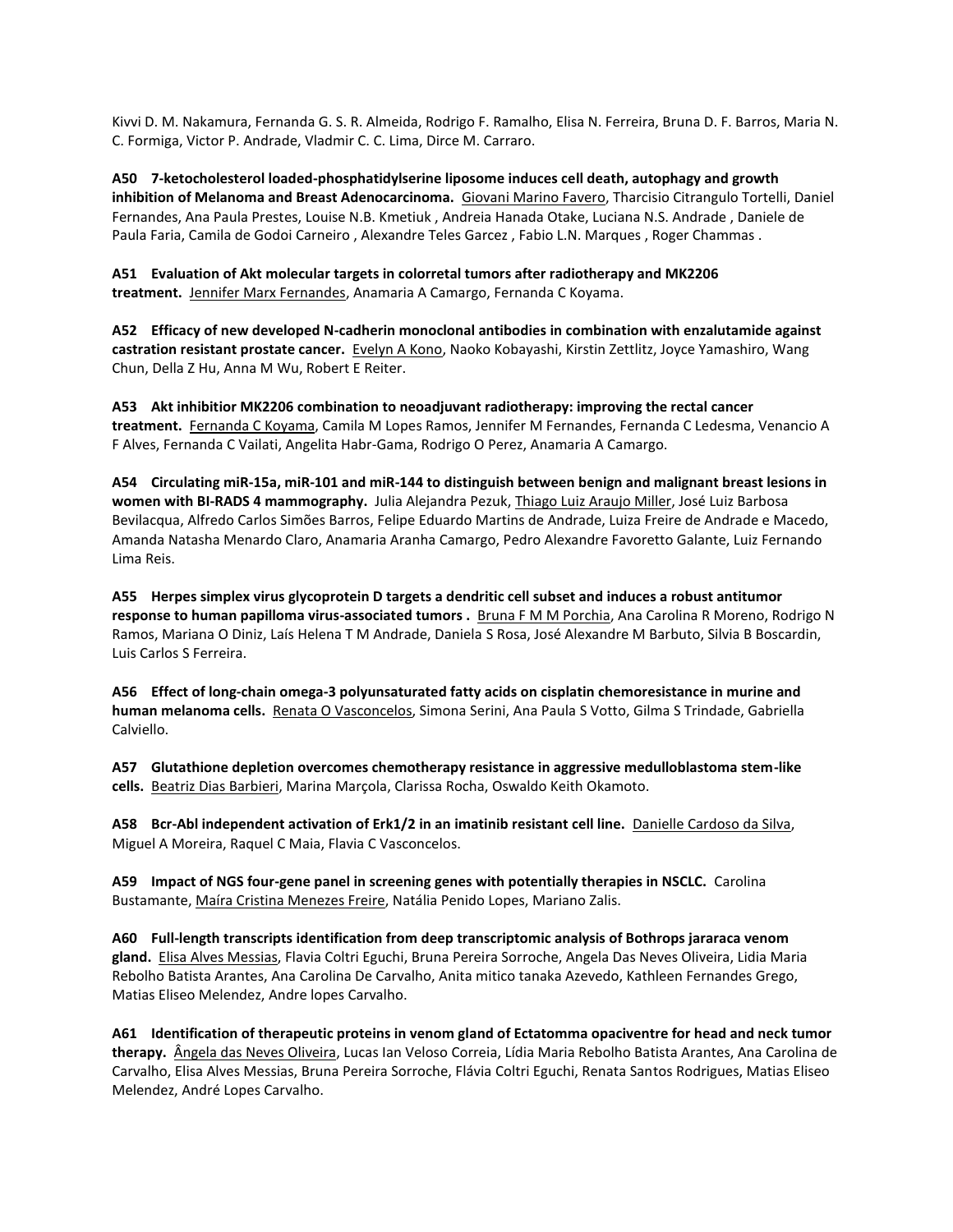**A62 IN VIVO ELECTROPORATION IMPROVES THE IMMUNE RESPONSES INDUCED BY A DNA VACCINE AND CONFERS COMPLETE ANTITUMOR PROTECTION AGAINST HPV-ASSOCIATED TUMORS.** Natiely Silva Sales, Mariana de Oliveira Diniz, Jamile Ramos Silva, Mariângela de Oliveira Silva, Bruna F M M Porchia, Luana R M M Aps, Luis Carlos Souza Ferreira.

**A63 Combination of non-lethal photosensitization with a new imidazacridine derivate reduce UACC-62 cell viability.** Renata V C Santos, Artur F S Barbosa, Mardonny B O Chagas, Maria C A Lima, Michelly C Pereira, Ivan R Pitta, Maira G R Pitta, Moacyr J B M Rego.

**A64 Exosomes-mediate microRNAs transfer in breast cancer chemoresistance regulation.** Juliana Carvalho Santos, Marcelo Lima Ribeiro, Sophie Françoise Derchain.

**A65 IN VIVO NEUTRALIZATION OF IL-10 ENHANCES THE ANTITUMOR EFFECTS OF A THERAPEUTIC VACCINE AGAINST HPV-ASSOCIATED TUMOR.** Jamile Ramos da Silva, Natiely Silva Sales, Mariangela de Oliveira Silva, Luana MM Aps, Luis Carlos de Souza Ferreira, Mariana de Oliveira Diniz.

**A66 Anticancer Activity of Selective TrkB Inhibition in Medulloblastoma Cells.** Amanda Thomaz, Kelly V Pinheiro, Camila A da Silva, Caroline B de Farias, Rafael Roesler.

**A67 Jarid1b protects from metformin-induced chemosensitization to cisplatin through p53 downregulation in NSCLC.** Tharcisio Citrangulo Tortelli, Rodrigo Esaki Tamura, Michele Tatiana Pereira Tomitao, Silvina Odete Bustos, Renata de Freitas Saito, Sarah Milani de Moraes Leandrini, Mayara D'Aurea Jacomassi, Ulysses Ribeiro, Bryan Erik Strauss, Roger Chammas.

# **Other**

**A68 Effect of curcumin-nanoemulsion associated with Photodynamic Therapy in HPV-16 E6 positive vulvar carcinoma cell lines..** Marilia F Calmon, Caroline M Bonfim, Leticia F Monteleoni, Natalia M Candido, Silvana M Quintana, patricia P S Melli, Fernando L Primo, Camila F Adamantino, Tedesco C Antonio, Paula Rahal.

**A69 Epidemiological, Clinical-Pathological and Therapeutic characterization and its correlation with ethnic ancestrality in patients with colorectal cancer of the Barretos Cancer Hospital.** Ronilson Oliveira Duraes, Rui MV Reis, Denise P Guimaraes, Gustavo N Berardinelli, Marco A Oliveira, Cristovam S Neto.

**A70 Colorectal carcinogenesis is precluded by intestinal Treg cells accumulation in post-sepsis state.** Caio Abner Vitorino Goncalves Leite, Jose Mauricio Segundo Correia Mota, Kalil Alves Lima, Leticia Almeida Nascimento, Marcela Davoli Ferreira, Paula Ramos Viacava, Maria Dirlei Begnami, Jose Carlos Alves Filho, Roberto Cesar Pereira Lima Junior, Vladmir Claudio Cordeiro Lima, Fernando Queiroz Cunha.

**A71 Effect of oxysterols in adipose tissue-derived mesenchymal stem cell.** Debora Levy, Suelen Silva, Thatiana Melo, Jorge Ruiz, Cesar Isaac, Maíra Fidelis, Alessandro Rodrigues, Sergio Bydlowski.

**A72 Cytokine expression profile in keratinocytes transduced with HPV oncogenes.** Rafaella Almeida Lima Nunes, Gabriela Ávila Fernandes Silva, Silvaneide Aparecida Ferreira, Laura Sichero, Luisa Lina Villa, Enrique Boccardo, Lara Termini.

**A73 GD3 ganglioside-enriched extracellular vesicles stimulate melanocyte migration.** Andreia H Otake, Ana Paula M Duarte, Renata de Freitas Saito, Alexandre F Ramos, Roger Chammas.

**A74 FXYD5/Dysadherin: A novel molecular marker of endometrial cancer myometrial invasion. Studies done with endometrial tissues and uterine aspirates.** María José Besso, Marina Rosso, Cristian Moiola, María Victoria Mencucci, Jaume Reventós, Eva Colás, Roberto Orti, Alejandra Wernicke, Antonio Gil-Moreno, Mónica Hebe Vazquez-Levin.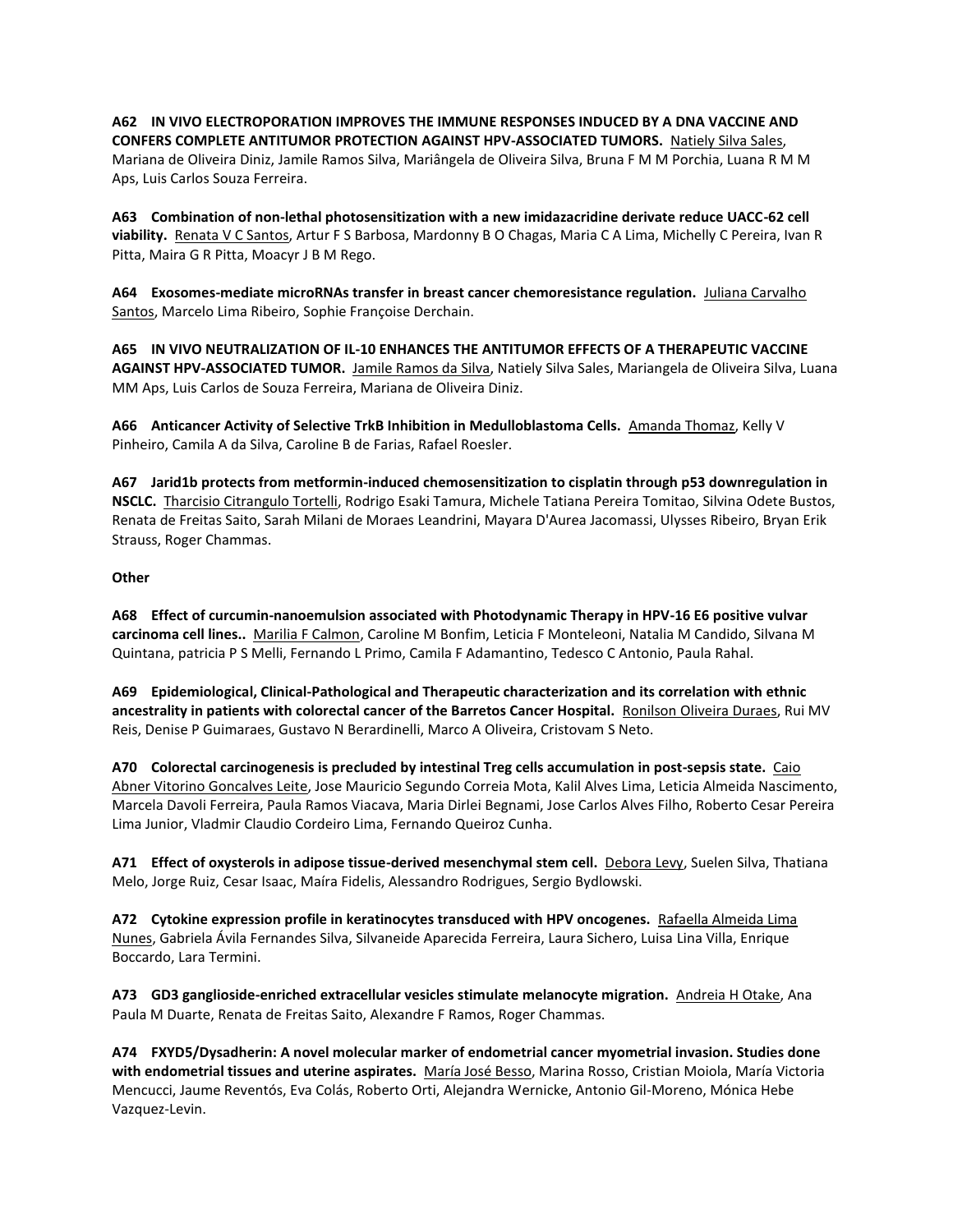**A75 CD99 role in glioblastoma cell migration.** Laís Cavalca Cardoso, Antonio Marcondes Lerario, Carlos Eduardo de Carvalho Brantis, Vanessa Galdeno Freitas, Roseli da Silva Soares, Suely Kazue Nagahashi Marie, Sueli Mieko Oba-Shinjo.

**A76 Cytokine-rich serum promotes progression of B-RAF mutated melanoma cell line.** Debora Mocellin, Tamara Dal Mora, Leticia O S Bratti, Mariana Felippe, Iara F Kretzer , Adny H Silva, Fabiola B F Monteiro .

**A77 Higher expression of lysyl oxidase family in GBM mesenchymal subtype and the clinical impact of LOXL3.** Roseli Silva Soares, Talita Sousa Laurentino, Suely Kazue Nagahashi Marie, Sueli Mieko Oba-Shinjo.

**A78 EGF+61 A>G polymorphism is not associated with lung cancer risk in Brazilian population.** Ana Carolina Laus, Flavia Escremim de Paula, Marcos Alves de Lima, Carolina Dias Carlos, Izabela Natalia Faria Gomes, Pedro Rafael Martins de Marchi, Luciano de Souza Viana, Rui Manuel Vieira Reis.

**A79 Chemosensitizer effect of [10]-gingerol in triple negative breast cancer cell line.** Ana Carolina M Martin, Rebeka Tomasin, Paulo Cesar Vieira, Marcia Regina Cominetti.

**A80 Differential expression of claudin-3 during colorectal tumorigenesis and its role in modulation and interaction with other tight junction proteins.** Waldemir Fernandes de Souza, Perôny da Silva Nogueira, Maria Teresa dos Santos Guedes, Bruno Kaufmann Robbs, Joao Paulo de Biaso Viola, José Andrés Morgado-Díaz.

**A81 Heme oxygenase 1 alters the adhesive properties of prostate tumor cells growing in co-culture with bone cells..** Alejandra Veronica Paez, Nicolas Anselmino, Pia Valacco, Elba Susana Vazquez, Geraldine Gueron.

**A82 Epithelial-mesenchymal transition (EMT) genes are involved in the behavior and aggressiveness of neuroendocrine lung carcinomas (NELC) and non-small cell lung cancer (NSCLC): A comparative analysis.** Tabatha Gutierrez Prieto, Vanessa Karen de Sá, Eloisa Helena Ribeiro Olivieri, Eduardo Caetano Albino da Silva, Rui Manuel Reis, Dirce Maria Carraro, Vera Luiza Capelozzi.

**A83 Genes of epithelial-mesenchymal transition (EMT) reveals impact on progression and metastasis of neuroendocrine lung carcinomas : A preliminary study.** Tabatha Gutierrez Prieto, Vanessa Karen de Sá, Eloisa Helena Ribeiro Olivieri, Eduardo Caetano Albino da Silva, Rui Manuel Reis, Dirce Maria Carraro, Vera Luiza Capelozzi.

**A84 Annexin A2 as a regulator of colorectal tumorigenesis: Influence over epithelial-mesenchymal transition and invasive abilities..** Murilo Ramos Rocha, Annie Cristhine Moraes Sousa Squiavinato, Pedro Barcellos de Souza, Jose Andres Morgado Diaz.

**A85 Brazilian intestinal gastric cancer display a common molecular signature with worldwild.** Everton Cruz Santos, Renata Binato , Demachki Samia, Paulo Pimentel Assumpção, Eliana Abdelhay.

**A86 Cytoskeleton modulation through cofilin-1 inhibits cell migration and invasion in epithelial-mesenchymal transition of colorectal cancer cell line.** Annie C. M. S. Squiavinato, Renata Ivo Vasconcelos, Murilo Ramos Rocha, Pedro Barcellos-de-Souza, Jose Morgado-Díaz.

**A87 Characterization of the involvement of transcriptional repressor IRF2BP2 on T cell proliferative response.** Barbara L.M.O Vieira, Cristiane S Secca, Giuliana Mognol, Anjana Rao, João P.B. Viola.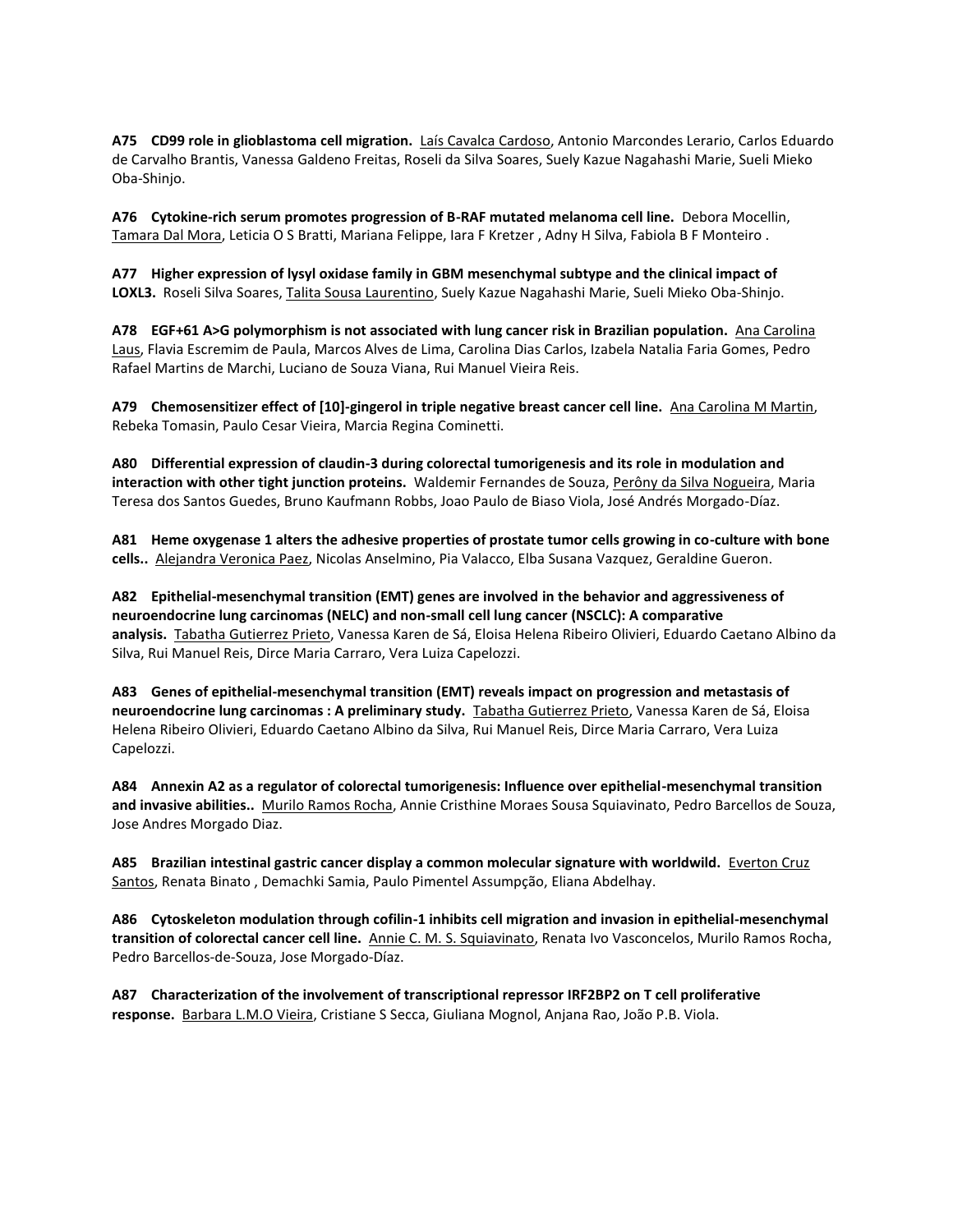

**AACR International Conference Translational Cancer Medicine** In cooperation with the Latin American Cooperative Oncology Group

May 4-6, 2017 | São Paulo, Brazil



**Poster Session B Saturday, May 6 13:00-15:00 Grand Ballroom III/Foyer**

**Liquid Biopsies/Organoids/PDX**

**B01 MicroRNA expression in tumors and liquid biopsy samples from patients with pancreatic ductal adenocarcinoma: identification of clinically relevant pathways.** TAINARA F FELIX, NATALIA BERTONI, TOMAS TOKAR, MARIA A. M. RODRIGUES, ROGERIO A OLIVEIRA, CLAUDIA N HASIMOTO, JUAN C LLANOS, IGOR JURISICA, SANDRA A DRIGO, ROBSON F CARVALHO, PATRICIA P REIS.

**B02 Liquid Biopsy for Screening of Driver Mutations in EGFR Gene: Personalized Medicine for Use Tyrosine Kinase Inhibitors in Non-Small Cell Lung Cancer Patients.** Priscila D R Cirillo, Natália P Lopes, Carolina Bustamante, Agatha A Morais, Natália L Viana, Camila S Portella, Elvis C C Mateo, Maíra C M Freire, Mariano G Zalis.

**B03 Sequential liquid biopsies reveal dynamic alterations of EGFR driver mutations and indicate EGFR amplification as a new mechanism of resistance to Osimertinib in NSCLC.** Franciele Knebel, Fabiana Bettoni, Andrea Shimada, Manoel Cruz, João Victor Alessi, Marcelo Negrão, Luiz Fernando Reis, Artur Katz, Anamaria Camargo.

**B04 The effects of saliva exosome-like extracelular vesicles from locally advanced OSCC patients on OSCC cell lines.** Karina A Bispo, Fabyane O.T. Garcia, Tárcia A.C.B. Carvalho, Milena P Mak, Gilberto de Castro Jr, Fatima S Pasini.

**B05 Pre-clinical evaluation of genome-informed therapy for osteosarcoma using patient derived xenografts.** Leanne Sayles, Marcus Breese, Amanda Koehne, Leung Stan , Marina Neyssa, Spunt Sheri, Lee Alex, Aviv Spillinger, Steve Dubois, Rafi Avedian, Doug Hawkins, Mohler David, Alejandro Sweet-Cordero.

**B06 Circulating tumor cell analysis in locally and advanced colon cancer: apilot study.** Emne Abdallah, VIRGÍLIO SILVA, BIANCA FLORES, ALEXCIA Braun, ANA URVANEGIA, VANESSA ALVES, MARCELLO FANELLI, SAMUEL AGUIAR, LUDMILLA CHINEN.

**B07 CTC and CTM detection in sarcoma patients.** Alexcia C Braun, Celso A L Mello, Marcelo P Corassa, Alves S Vanessa, Emne A Abdallah, Nicolau R Ulisses, Mônica T M Díaz, Bianca T C P Flores, Marcelo F Fanelli, Patrizia Paterlini-Brechót, Ludmilla T D Chinen.

**B08 LOCALLY ADVANCED RECTAL CANCER: IDENTIFICATION OF RADIO/CHEMOTHERAPY RESISTANCE-RELATED PROTEINS AND MOLECULAR ANALYSES OF BLOOD COMPONENTS.** BIANCA FLORES, VIRGÍLIO SILVA, EMNE ABDALLAH, ALEXCIA BRAUN, ANA URVANEGIA, VANESSA ALVES, SAMUEL AGUIAR, MARCELLO FANELLI, LUDMILLA CHINEN.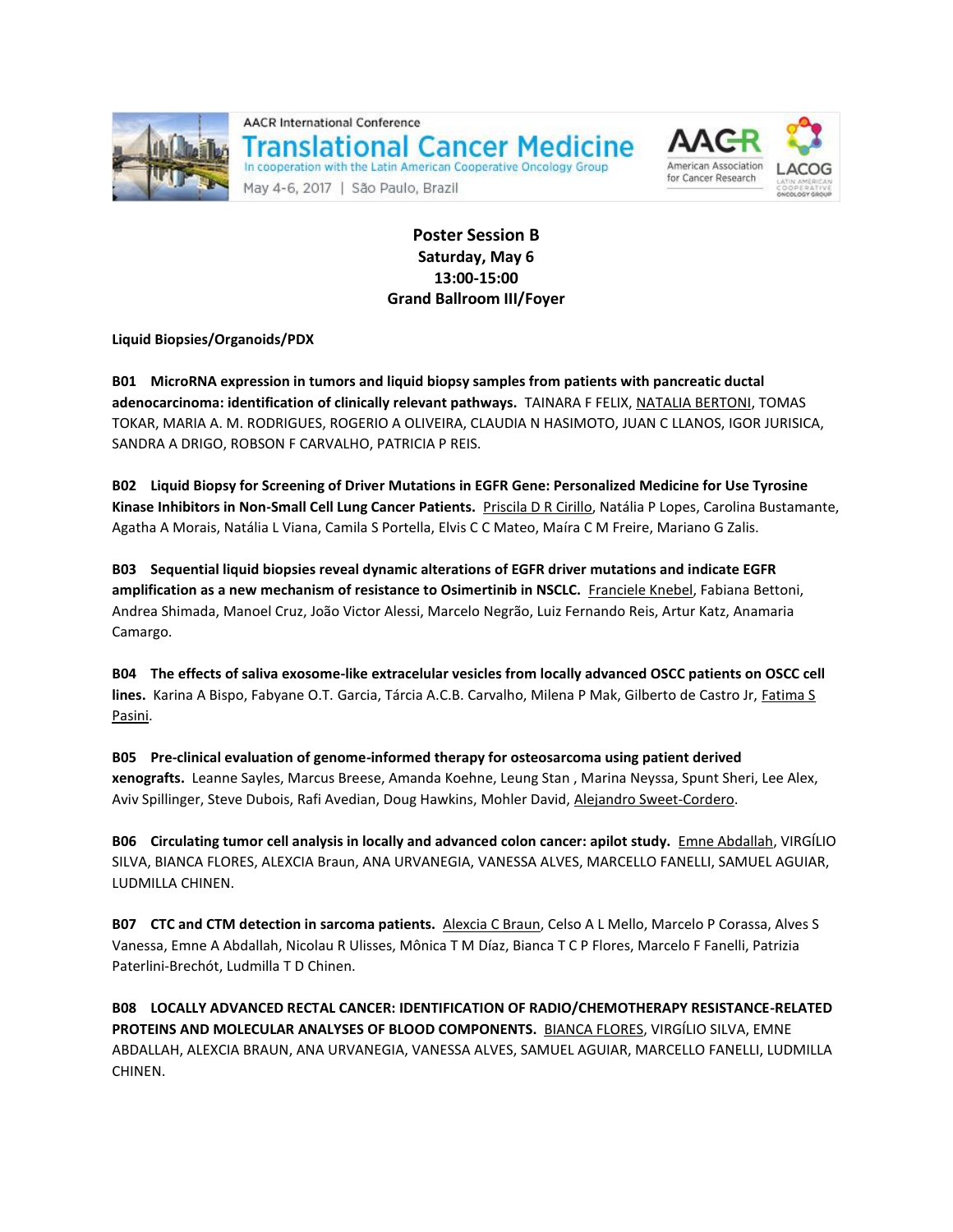## **Oncogenes and Tumor Suppressors**

Derchain.

**B09 Exploring IKKβ as an anti-angiogenic therapeutic target in KRAS-induced lung cancer.** Tatiana C Carneiro-Lobo, Edmilson Ozorio dos Santos, Luiza Coimbra Scalabrini, Laura B Cardeal, Albert S Baldwin, Ricardo José Giordano, Daniela S Basseres.

**B10 CGNT: a database of cancer genes explored in a non-tumoral context.** Vanessa C Buzatto, Thiago A Miller, Daniel T Ohara, Francisco Ivanio, Anamaria A Camargo, Pedro A.F. Galante.

**B11 Prostate apoptosis response-4 (PAR4) secretion in breast tumor and normal cell lines cultured in hypoxic conditions.** Simone Aparecida de Bessa Garcia, Irina Gueroldovna Brobovnitchaia, Flavia Rotea Mangone, Maria Aparecida Nagai.

**B12 HPV-positive tumor cell lines exhibit major alterations in Toll-like receptor pathways and depend on HMGB1 expression.** Mirian Galliote Morale, Walason da Silva Abjaude, Aline Montenegro da Silva, Luisa Lina Villa, Enrique Boccardo.

**B13 BLM, FOXO3, FOXK2, FOXM1 , FOXR1 GENES AS THERAPEUTIC TARGETS TO NEUROBLASTOMA..** Thamiris Magalhaes Gimenez, Nathalia Halley Neves, Andreia Rangel Santos, Fabio A Marchi, Leslie Kulikowski, Lilian M Cristofani, Estela M Novak, Vicente Odone Filho.

**B14 Characterization of p53-HDM2 inhibitor in Nucleotide Excision Repair deficient cell line.** Douglas Felipe de Lima Silva, Ana Rafaela de Souza Timoteo, Lucymara Fassarela Agnez Lima, Tirzah Braz Petta Lajus.

**B15 Copy number and mRNA expression alterations of the PI3K/AKT and inflammatory pathways in penile cancer patients.** Silma Regina Ferreira Pereira, Juliana Melo Macedo, Marta Regina de Castro Belfort, Elis Vanessa de Lima Silva, Leudivan Ribeiro Nogueira, José Ribamar Calixto, Ronald Coelho, Antonio Augusto Lima Teixeira Júnior, Jaqueline Diniz Pinho, André Salim Khayat, Gyl Eanes Barros Silva, Luciane Regina Cavalli.

**B16 PROGNOSTIC EVALUATION OF COMPONENTS ASSOCIATED WITH EPITHELIUM-MESENQUIMAL TRANSITION IN WOMEN WITH SEROUS CARCINOMA OF HIGH OVARY GRADE.** Susana Oliveira Ramalho, Luis Otávio Sarian, Rodrigo Natal, Liliana Andrade, Amanda Ferracini, Marina Pavanello, Cassio Cardoso Filho, Sophie

**B17 Gene therapy and chemotherapy cooperate to inhibit prostate cancer progression in an animal model.** Rodrigo Esaki Tamura, Bryan Eric Strauss.

**B18 Metabolic signature characterization in prostate cancer mediated by Heme-oxygenase 1.** Valeria G Antico Arciuch, Nicolas Anselmino, Alejandra Paez, Florencia Cascardo, Javier Cotignola, Geraldine Gueron, Elba Vazquez.

**B19 Modulation of MAPK and PI3K-AKT signaling pathways and poor prognosis are associated with loss of RKIP..** Nathália Cristina Campanella, Matias Melendez, Lucas Abrahão-Machado, Cristovam Scapulatempo-Neto, Denise Peixoto Guimarães, Rui Reis.

**B20 CD151 gene expression in vulvar cancer cells seems to correlate to tumor progression.** Henderson Junior Narciso, Kelly Pedrozo Ferreira, Natalia Garcia, Edmund Chada Baracat, Kátia Candido Carvalho .

**B21 TGF-beta Receptor I/II Signaling at Primary Cilia Membrane is Regulated by Ceramide to Modulate Cell**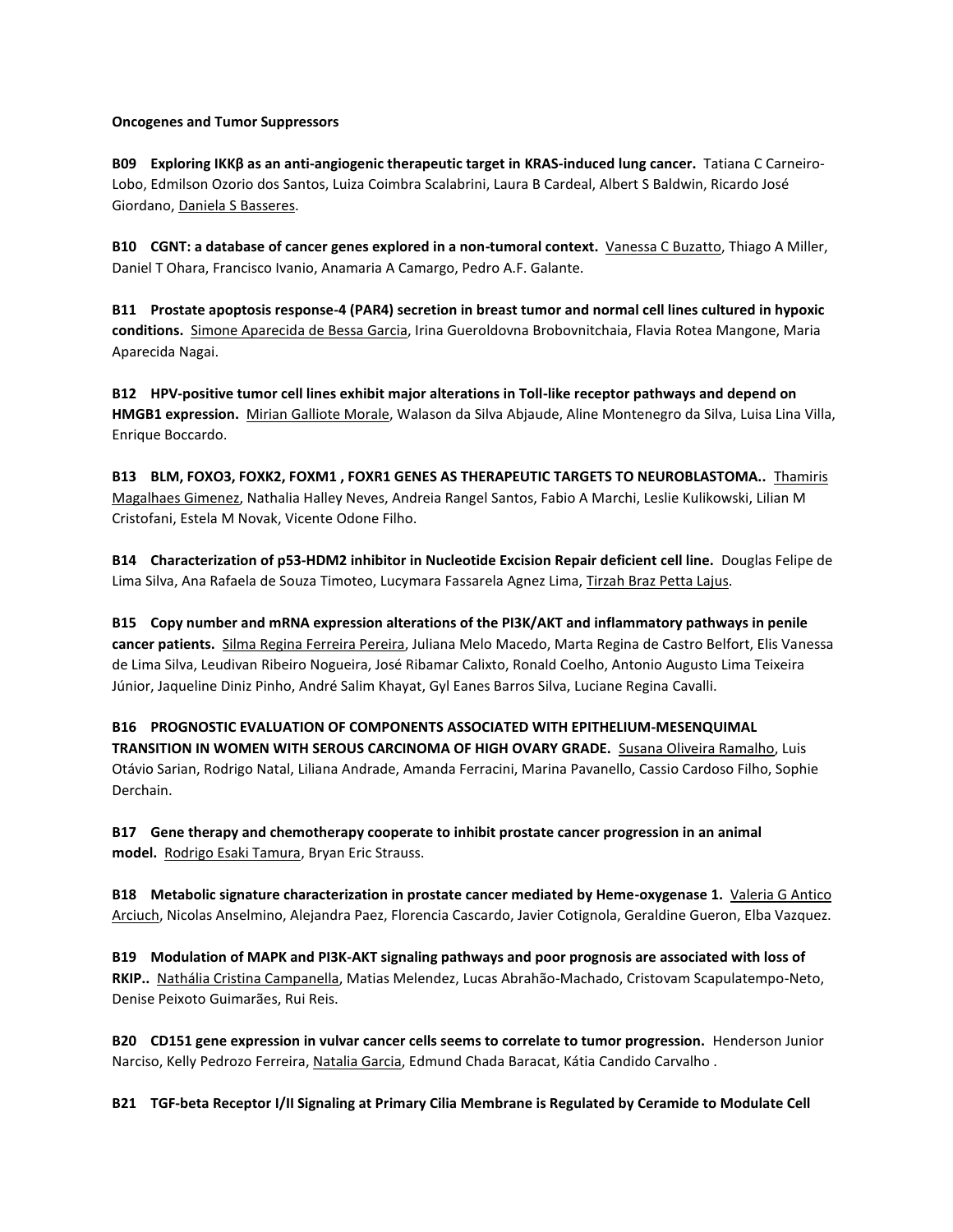**Migration.** Salih Gencer, Besim Ogretmen.

**B22 High prevalence of TSC2 germline missense mutations in non-Tuberous Sclerosis patients with gastroenteropancreatic neuroendocrine neoplasia.** Rudinei Diogo Marques Linck, Paula Fontes Asprino, Jônatas Eduardo da Silva Cesar, Florêncio Porto Freitas, Fernanda Christtanini Koyama, Rachel Simões Pimenta Riechelmann, Pedro Alexandre Favoretto Galante, Frederico Perego Costa, Paulo Marcelo Gehm Hoff, Diogo Meyer, Anamaria Aranha Camargo, Jorge Sabbaga.

**B23 Gene expression and putative role of OPNc splicing isoform in mediating chemotherapy tumor resistance.** Mariana Concentino Menezes, Isabella Guimarães, Amanda O' Neil, Letícia Rangel, Raquel Ciuvalschi Maia, Gabriela Nestal de Moraes, Etel RP Gimba.

**B24 ROLE OF DERMCIDIN IN GROWTH AND SURVIVAL OF MELANOMA TUMOR CELLS.** Jennifer N Montoya, Marcela N Perez-Sosa, Beatriz A Sangiuliano, Jose E Belizario.

**B25 Meformin and LY294002 treatment regulate angiogenesis process throught PI3K-MAPK/AKT/mTOR signaling pathways in mammary tumors.** Marina Gobbe Moschetta, Camila Leonel, Larissa Bazela Maschio-Signorini, Thaiz Ferraz Borin, Gabriela Bottaro Gelaleti, Lívia Carvalho Ferreira, Bruna Victorasso Jardim-Perassi, Nathália Martins Sonehara, Debora Aparecida Pires de Campos Zuccari.

**B26** AdCDKN2aIRESp53: A bicistronic adenoviral vector for glioblastoma gene therapy. **DANIEL VIEIRA C** OLIVEIRA, Eugenia Costanzi-Strauss, Bryan E Strauss.

**B27 Tackling mammary tumors by disrupting cancer stem cells via modulation of developmental signaling pathways.** Maria Cristina Rangel, Ahmed Raafat, Nadia P. Castro, Malgorzata Klauzinska, Teresa Kosakowska-Cholody, Fariba Behbod, Stephen Lockett, Robert Callahan, Roger Chammas, David Salomon.

**B29 Evaluation of the functional role and the potential prognostic value of the members of the PHLDA family (pleckstrin homology-like domain family A) using data mining..** Maira Andrea Valoyes, Alexandre Ramos, Maria Aparecida Nagai.

**B30 PTEN loss associates with type I and II IFN response in prostate cancer.** Thiago Vidotto, Jeremy Andrew Squire, Madhuri Koti.

**B31 Death of endothelial cells induced by paracrine exposure to factors derived from murine melanoma cells upon interferon-beta gene therapy.** Igor de Luna Vieira, Rodrigo Esaki Tamura, Bryan Eric Strauss.

**Precision Medicine / Targeted and Combination Therapies / Drug Resistance**

**B32 Translational potential of a small molecule silibinin in colorectal cancer: targeting cancer stem cells and their inflammatory niche.** Rajesh Agarwal, Chapla Agarwal.

**B33 Synergistic effect of gefitinib and arsenic trioxide in acute promyelocytic leukemia.** Luciana Yamamoto Almeida, Cleide Lúcia Araújo Silva, Isabel Weinhaüser, Larissa Ananias Cândido, Priscila Santos Scheucher, Camila Cristina Oliveira Menezes Bonaldo, Bárbara Amélia Aparecida Santana, Ana Sílvia Gouvêa Lima Yamada, Eduardo Magalhães Rego.

**B34 Pyrimidobenzimidazoles as a potential new drug to treat human melanoma.** Jéssica Gonçalves Azevedo,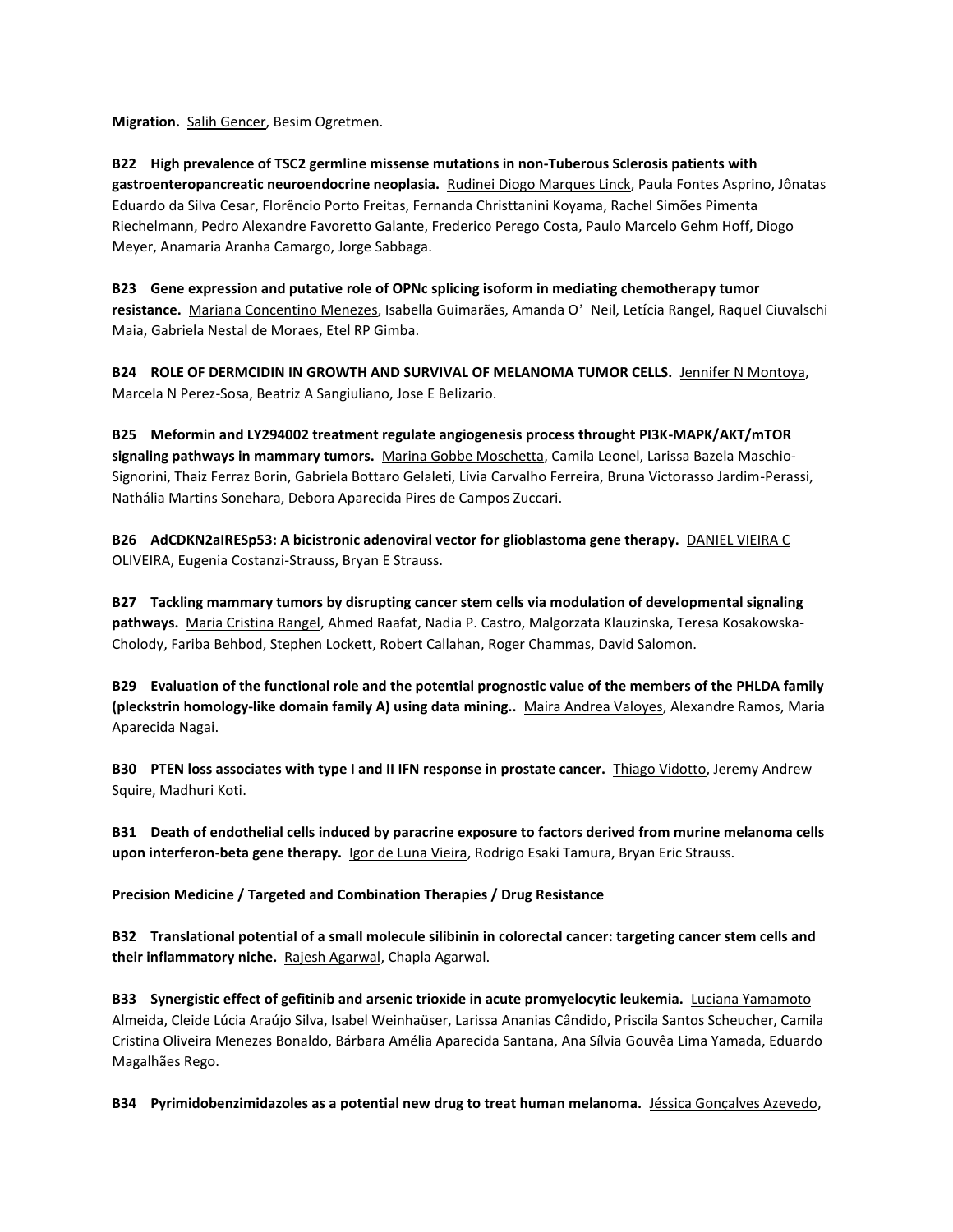Iago Carvalho Schultz, Jacqueline Fraga de Souza Santos, Silvya Stuchi Maria-Engler, Guido Lenz, Marcia Rosângela Wink.

**B35 Metabolomic signatures in patients with advanced epithelial ovarian cancer: correlation with clinical response parameters in a phase II study..** Paulo D'Amora, Ismael Dale Cotrim Guerreiro Silva, Rodrigo de Aquino Castro, Batista Marcia Salzgeber, Robert Bristow, Steven Evans, Philip J DiSaia, Alan Nagourney Robert .

**B36 The response of colorectal cancer cells to 5-FU and Oxaliplatin mimicking the clinical schedule involves the interplay between of apoptosis, senescence and cytoprotective autophagy.** Andréa Baldasso Zanon, Nayara Franco, Patrícia Luciana da Costa Lopez, Guido Lenz, Eduardo C. Filippi-Chiela.

**B37 PIN-2: A novel " immunopriming" polypeptide initiates a peripheral-systemic innate and adaptive immune response in an aggressive 4T1 murine mammary carcinoma model.** Joshua B Goldberg, Sophie J Hanscom, Colin B Bier.

**B38 Molecular Mechanisms and Therapeutic Implications of Argininosuccinate Synthesis 1 Regulation in Targeted Arginine- and Glutamine-Starvation Cancer Therapy.** Macus Tien Kuo, Wen-Bin Tsai, Yan Long.

**B39 Potentiation of doxorubicin low-dose efficacy through its association with p19Arf/Interferon-beta immunotherapy: Combining two immunogenic cell death inducers for the treatment of cancer.** Ruan FV Medrano, Samir A Mendonca, Aline H Ribeiro, João PP Catani, Valker A Feitosa, Elaine G Rodrigues, Bryan E Strauss.

**B40 Targeting Cholesterol Transport in Castration Resistant Prostate Cancer.** Rachana Patel, Ernest Mui, Carolyn Loveridge, Peter Repiscak, Imran Ahmad, Freddie C Hamdy, Ann Hedley, Gillian Mackay, Joanne Edwards, Owen J Sansom , Hing Y Leung.

**B41 Transcriptome and proteome analyses of MCF7 cells with different expression profile of SPARC (secreted protein acidic in rich in cysteine) in the presence and absence of Docetaxel.** Ana Carolina Pavanelli, Luciana Pizzatti Barboza, Eliana Saul Furquim Werneck Abdelhay, Maria Aparecida Nagai .

**B42 Safer approaches to colorectal cancer chemoprevention.** Chinthalapally V Rao, Altaf Mohammed, Naveena B Janakiram .

**B43 Validation of a network-based strategy for the optimization of combinatorial target selection in breast cancer therapy.** Tatiana Martins Tilli, Nicolas Carels, Jack Adam Tuszynski, Manijeh Pasdar.

**B44 Radiation therapy induced a supra-additive cytotoxic effect in cervical cancer cell line when combined with mTOR inhibitors.** Daniele Xavier Assad, Gabriel Alvares Borges, Samuel Avelino, Eliete Neves da Silva Guerra.

**B45 Rab5C enhances resistance to ionizing radiation in rectal cancer.** Antuani Rafael Baptistella, Marcos Vinicios Salles Dias, Fernanda Giudice, Bruna Roz Rodrigues, Petrus Paulo Combas Eufrazio Silva, Edson Kuatelela Cassinela, Tonielli Lacerda, Fabio Marchi, Adriana Franco Paes Leme, Maria Dirlei Begnami, Samuel Aguiar Junior, Vilma Regina Martins.

**B46 Role of TNF-α and transcriptional factors YB-1 and NFκB in P-glycoprotein expressing cancer cells.** Tandressa Berguetti, Paloma Souza, Raquel Maia.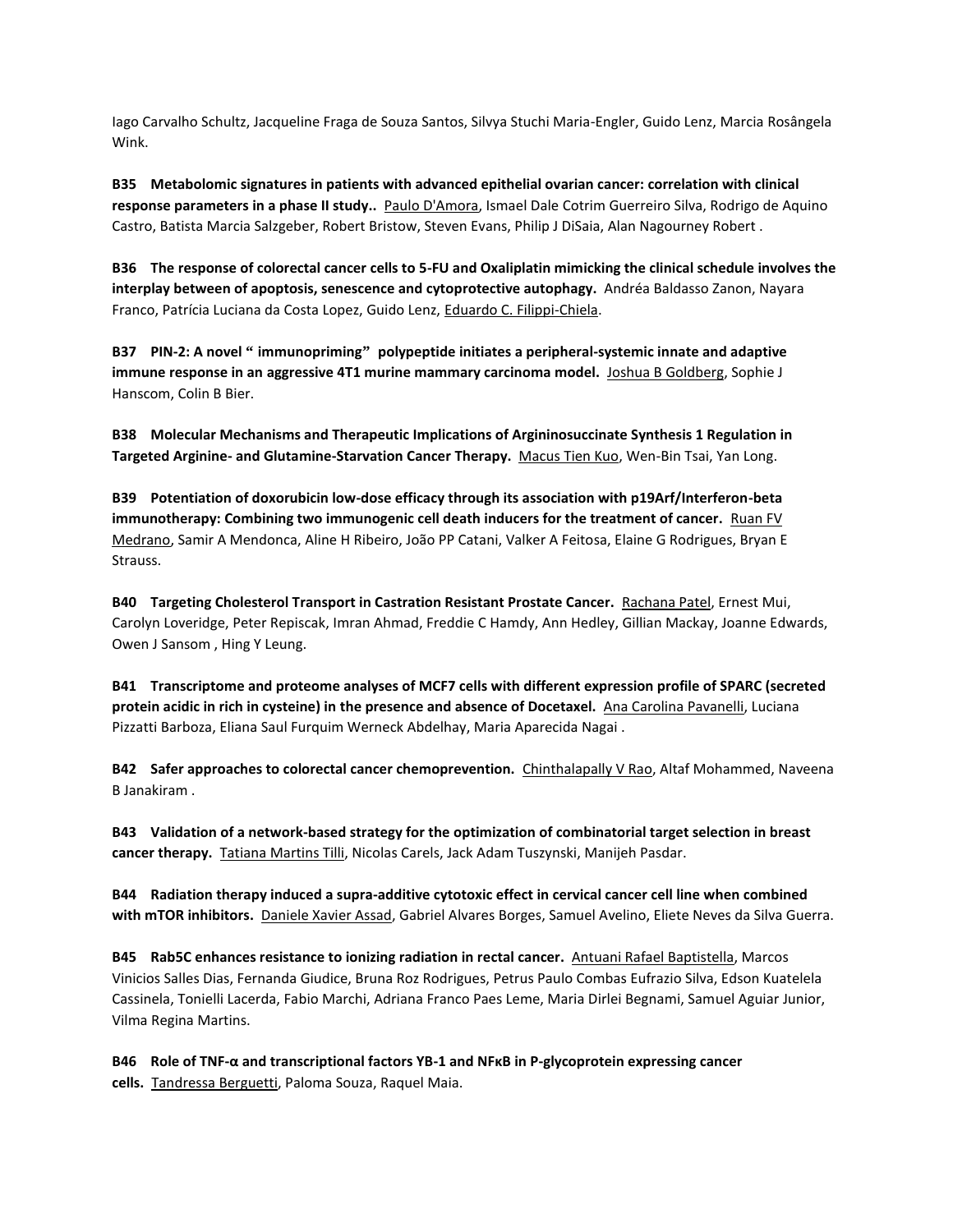**B47 Pterocarpanquinone LQB-118 induces apoptosis mediated by Akt and Erk pathways in glioblastoma cells.** Paula Sabbo Bernardo, Gustavo Henrique Cardoso Guimarães, Fernanda Casal de Faria Costas , Giselle Pinto de Faria Lopes , Chaquip Daher Netto, Paulo Roberto R Costa, Raquel Ciuvalschi Maia.

**B48 Proteomic analysis of extracellular vesicles from resistant gastric cancer cell line.** edson Kuatelela Cassinela, Grabriela Pintar Oliveira, Michele Christine Landemberger, Vilma Regina Martins.

**B49 Perillyl alcohol: Dynamic interactions with the lipid bilayer and implications for long term inhalational chemotherapy for gliomas.** CLOVIS FONSECA.

**B50 Personna Onco: a multi-cancer panel for mutational screening in a Brazilian cohort.** Maíra Cristina Menezes Freire, Michele Araújo Pereira, Priscila Daniele Ramos Cirillo, Natália Penido Lopes, Carolina Bustamante, Rafael Lucas Muniz Guedes, Mariano Zalis.

**B51 Targeted nanoparticle approach to treating metastatic prostate cancer.** Andrew Gdowski, Amalendu Ranjan, Marjana Sarker, Jamboor Vishwanatha.

**B52 The new LQB-223 compound modulates ERK1/ERK2 MAP kinase pathway, and microRNA-7, in glioblastoma cell lines exhibiting different radioresistance profiles.** Gustavo Henrique Cardoso Guimaraes, Paula Sabbo Bernardo, Paulo Roberto Ribeiro Costa, Camilla Djenne Buarque, Raquel Ciuvalschi Maia.

**B53 SONIC HEDGEHOG INHIBITION IN GLIOBLASTOMA POTENCIALIZES TEMOZOLOMIDE EFFECT?.** Jessica Honorato, Giselle Pinto de Faria Lopes, Gabriela Basile, Vivaldo Moura-Neto, Tania Spohr.

**B54 Targeting constitutively active RAS signaling in high grade serous ovarian carcinoma (HGSOC) with ADT-006, a novel small molecule that blocks RAS-effector interactions.** Luciana Madeira da Silva, Tyler E Mattox, Adam B Keeton, Bing Zhu, Kristy L Berry, Alla Musiyenko, Elaine Gavin, Kevin Lee, Veronica Ramirez-Alcantara, Yulia Y Maxuitenko, Xi Chen, Jacob Valiyaveettil , Michael R Boyd, Jennifer Scalici, Rodney Rocconi, Gary A Piazza.

**B55 Targeting indoleamine 2,3 dioxygenase to improve the efficacy of a therapeutic vaccine against human papillomaviruses-associated tumors.** Ana Carolina Ramos Moreno, Bruna FMM Porchia, Patrícia da Cruz Souza, Roberta Liberato Pagni, Rafael Pegoraro, Luís Carlos de Souza Ferreira.

**B56 Potential biomarkers for personalized oncology radiation in uterine cervical cancer.** Pablo Moreno-Acosta, Schyrly Carrillo, Oscar Gamboa, Alfredo Romero-Rojas, Jinneth Acosta, Diana Mayorga, Mónica Molano, Martha Cotes, Nicolas Magne.

**B57 Meclizine synergistically enhances anticancer effects of paclitaxel in A549 lung cancer cells.** SARAH FERNANDES TEIXEIRA, RICARDO ALEXANDRE DE AZEVEDO, SALOMÃO DÓRIA JORGE, EMER SUAVINHO FERRO, JOSÉ ALEXANDRE MARZAGÃO BARBUTO, ADILSON KLEBER FERREIRA.

**B58 THE EFFECT OF DIFFERENTIAL miRNA EXPRESSION IN GLIOBLASTOMA MULTIFORME MOLECULAR SUBTYPES.** Livia Ferreira Silva Verzola, Thiago Vidotto, Jeremy Andrew Squire.

**B59 Role of Dicer on human melanoma progression and resistence.** Nathalia Cruz de Victo, Sandy Adjemian, Romulo dos Santos Sobreira Nunes, Rildo Aparecido Volpini, Mara Huffenbaecher Giavina-Bianchi, Cyro Festa Neto, Niels Olsen Saraiva Câmara, Gustavo Pessini Amarante-Mendes, Jacqueline de Fátima Jacysyn.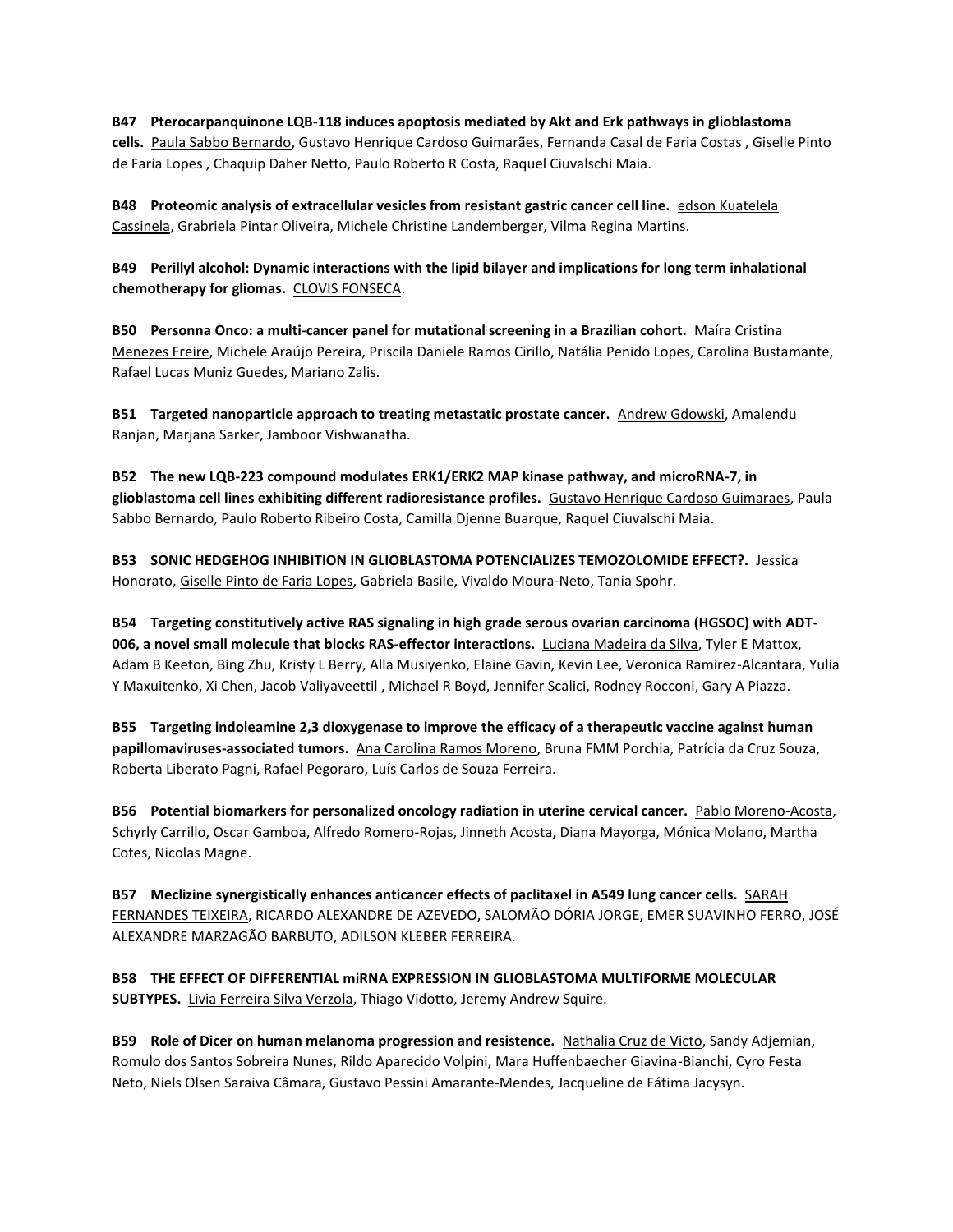## **Tumor Heterogeneity**

**B60 ADAM23 effects in proliferative and invasive phenotype of glioblastoma cells.** Elisa Helena Farias Jandrey, Gabriela Filoso Barnabe, Lilian Tiemi Inoue, Paula Fontes Asprino, Natália Cristina Santos, Sueli Mieko Oba Shinjo, Suely Kazue Nagahashi Marie, Frank Furnari, Anamaria Aranha Camargo, Erico Tosoni Costa.

**B61 Evaluation of tumor heterogeneity through analysis of polysomal RNA.** Fernanda Sulla Lupinacci, Hermano Bellato, Martin Roffé, Hellen Kuasne, Tiago Santos, Victor Piana de Andrade, Paulo Sanematsu, Vilma Regina Martins, Silvia Rogatto, Glaucia Hajj.

**B62 Intratumoral genetic heterogeneity in rectal cancer and response to neoadjuvant chemoradiotherapy.** Cibele Masotti, Fabiana Bettoni, Bruna R Correa, Angelita Habr-Gama, Joaquim Gama-Rodrigues, Maria Viana, Bruna B Vailati, Guilherme P Sao Juliao, Laura M Fernandez, Pedro AF Galante, Rodrigo O Perez, Camargo A Anamaria.

**B63 Multiregional sequencing unveiled temporal dynamics of intratumor heterogeneity during colorectal cancer evolution .** Atsushi Niida, Koshi Mimori.

**B64 The role of deubiquitinating enzyme USP17, Hyaluronan synthase 2 and Hyaluronan in Non-Small-Cell Lung Cancer oncogenic transformation.** Merima Mehic, Vanessa Karen de Sá, Sandra Hebestreit, Paraskevi Heldin, Carl Henrik Heldin.

**B65 Measuring intratumoral heterogeneity with a mutant-allele frequency score across distinct cancer types.** Cibele Masotti, Filipe F. Santos, Anamaria A. Camargo, Pedro A.F. Galante.

**B66 P53 expression and survivin subcellular localization contribute to the diagnosis and prognosis of patients with astrocytomas.** Roberta Soares Faccion\*, Paula Sabbo Bernardo\*, Giselle Pinto de Faria Lopes\*, Leonardo Soares Bastos, Cristina Lordello Teixeira, José Antonio de Oliveira, Priscila Valverde Fernades, Luiz Gustavo Dubois, Leila Maria Chimelli, Raquel Ciuvalschi Maia.

**B67 Cytotoxic effect of isothiouronium salt MF08 in tumorsphere model.** Marjorie G P Marin, Michele P Rode , Laura S Assunção, Iara F Kretzer, Misael Ferreira , Marcus Mandolesi Sá, Tânia B Creczynski-pasa.

**B68 Role of MELK, STMN1 and FANCC in human astrocytoma.** Fernanda Oliveira Serachi, Sueli Mieko Oba Shinjo

# **Other**

.

**B69 STUDY OF SUPEROXIDE DISMUTASE-2 PROTEIN IN HPV-MEDIATED CELL TRANSFORMATION.** Gabriela Ávila Fernandes Silva, Rafaella Almeida Lima Nunes, Enrique Boccardo, Luisa Lina Villa, Lara Termini.

**B70 Identification of reference genes for normalizing gene expression for RT-qPCR analysis in established cervical cancer cell lines and their derived cancer stem like cells.** Rafael Paschoal de Campos, Iago Carvalho Schultz, Paola de Andrade Mello, Samuel Davies, Manuela Sangalli Gasparin, Ana Paula Santin Bertoni, Jéssica Gonçalves Azevedo, Andréia Buffon, Márcia Rosângela Wink.

**B71 Stochastic model of contact inhibition and the proliferation of melanoma in situ.** Mauro Cesar C Morais, Izabella Stuhl, Alan U Sabino, Willian W Lautenschlager, Alexandre S Queiroga, Tharcisio C Tortelli, Roger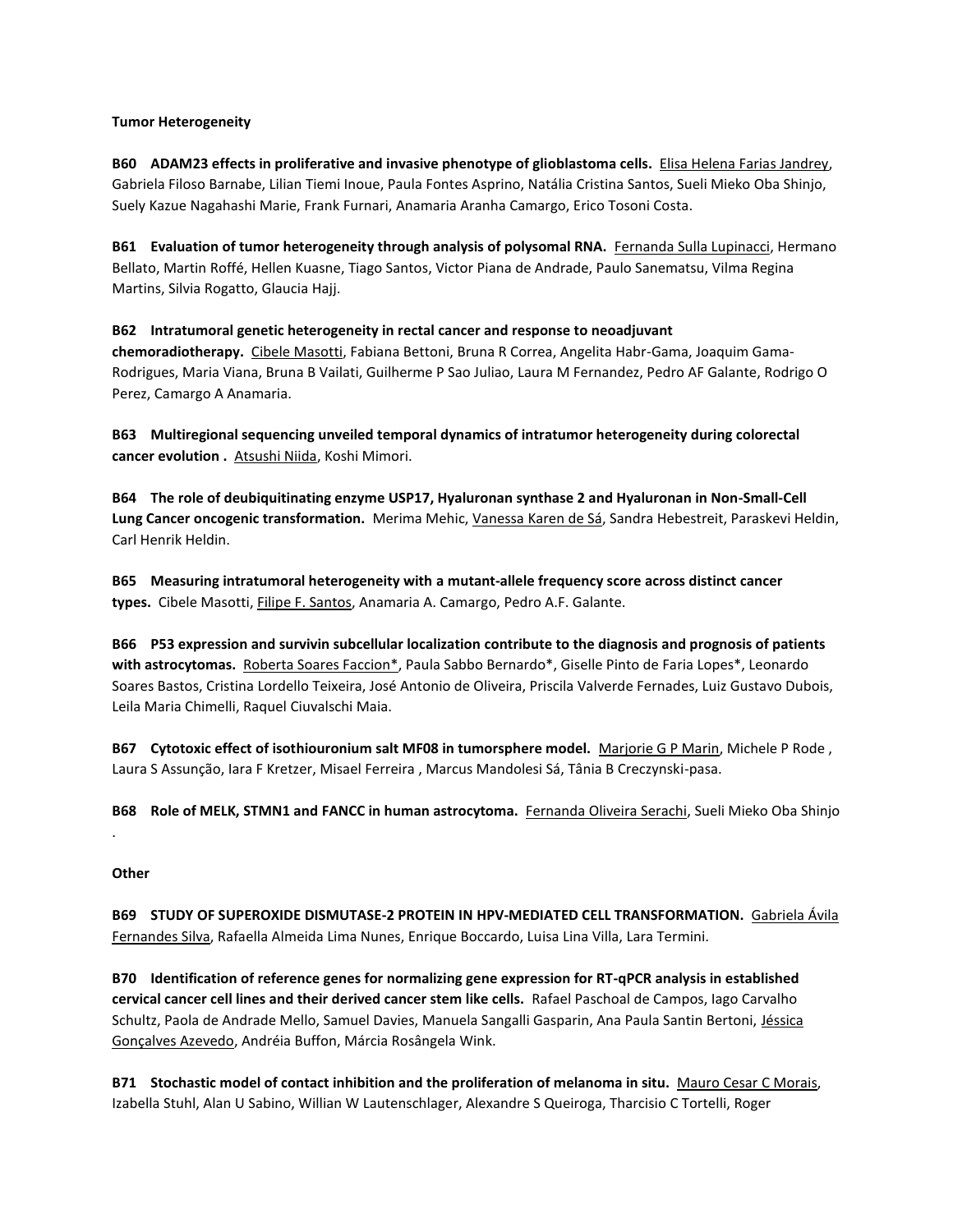Chammas, Yuri Suhov, Alexandre F Ramos.

**B72 Signaling and mRNA translation regulation in RSK-deficient LN-18 glioblastoma cell line.** Danielle Nascimento, Martín Roffé, Vilma Regina Martins.

**B73 The association of caffeine, trigonelline and chlorogenic acid, active components from coffee, enhances caffeine-induced cytotoxicity in hepatocellular carcinoma cells.** Guilherme Ribeiro Romualdo, Tereza Cristina Da Silva, Bruno Cogliati, Luis Fernando Barbisan.

**B74 Prevention of breast cancer by withanolides.** Shivendra V Singh.

**B75 The Role of the IMPACT/ GCN1 / GCN2 Translational Control Module in Pancreatic Adenocarcinoma.** Bárbara Bellis, Maria Dirlei Begnami, Helano Carioca Freitas , Vilma Regina Martins , Martin Roffé , Glaucia Noeli Maroso Hajj .

**B76 The role of Stress Inducible Protein 1 (STI1) in brain tumor angiogenesis.** Rodrigo Teodoro Cartaxo, Vilma Regina Martins, Tiago Góss Santos.

**B77 Perillyl alcohol derivatives as anti-cancer agents.** Thomas C Chen, Axel H Schonthal, Florence H Hofman.

**B78 Serum microRNA panel to diagnose important liver diseases.** Alex Evangelista Amaral, Júlia Cisilotto, Michele Patrícia Rode, Evelyn Winter, Adny Henrique Silva, Jelver Sierra-Restrepo, Leonardo de Lucca Schiavon, Tânia Beatriz Creczynski-Pasa.

**B79 The role of PrPC and Rab7 proteins in the biological behavior of head and neck squamous cell carcinoma.** Fernanda Giudice, Bruna Rodrigues, Tonielli Lacerda, Antuani Baptistella, Marcos Dias, Michele Landemberger, Clóvis Pinto, Luiz Paulo Kowalski, Vilma Martins.

**B80 Study of pre-metastatic niches – Evaluation of tumor cell migration and hematopoietic stem cell recruitment.** Juliana Maria Motta, Mariana Paranhos Stelling, Mariana Alves Soares, Maria Julia Mansur Antunes, Joice Côrtes de Abreu, Vitória Gonçalves de Freitas, Mauro Sérgio Gonçalves Pavão.

**B81 SUMO and ubiquitin post-transcriptional modifications regulate the stability of the IRF2BP2 transcriptional cofactor.** Renata Ramalho-Oliveira, Matheus Rajão, Vilenia Souza, João P B Viola.

**B82 Metabolomic analysis reveals association between leucine and lipogenesis for the formation of lipid rafts in the membrane of primary breast tumor samples.** Jéssica Reis, Ismael Dale, Angela Logullo, Maria Mitzi, Dan Waitzberg, Graziela Ravacci .

**B83 The role of inflammatory pathways on cell survival and epithelial-mesenchymal transition in head and neck cancer.** Bruno Sangiorgi, Ildercílio Mota de Souza Lima, Josiane Lilian Schiavinato, Wilson Araújo Silva, Dimas Tadeu Covas, Marco Antônio Zago, Rodrigo Alexandre Panepucci.

**B84 Magneticaly guided nanoparticle to mediate siRNA delivery to HER2-positive breast cancer cells.** Tatiane Cristofolini, Milene Dalmina, Jelver Alexander Sierra, Adny Henrique Silva, Frederico Pittella, Tânia Beatriz Creckzynski-Pasa.